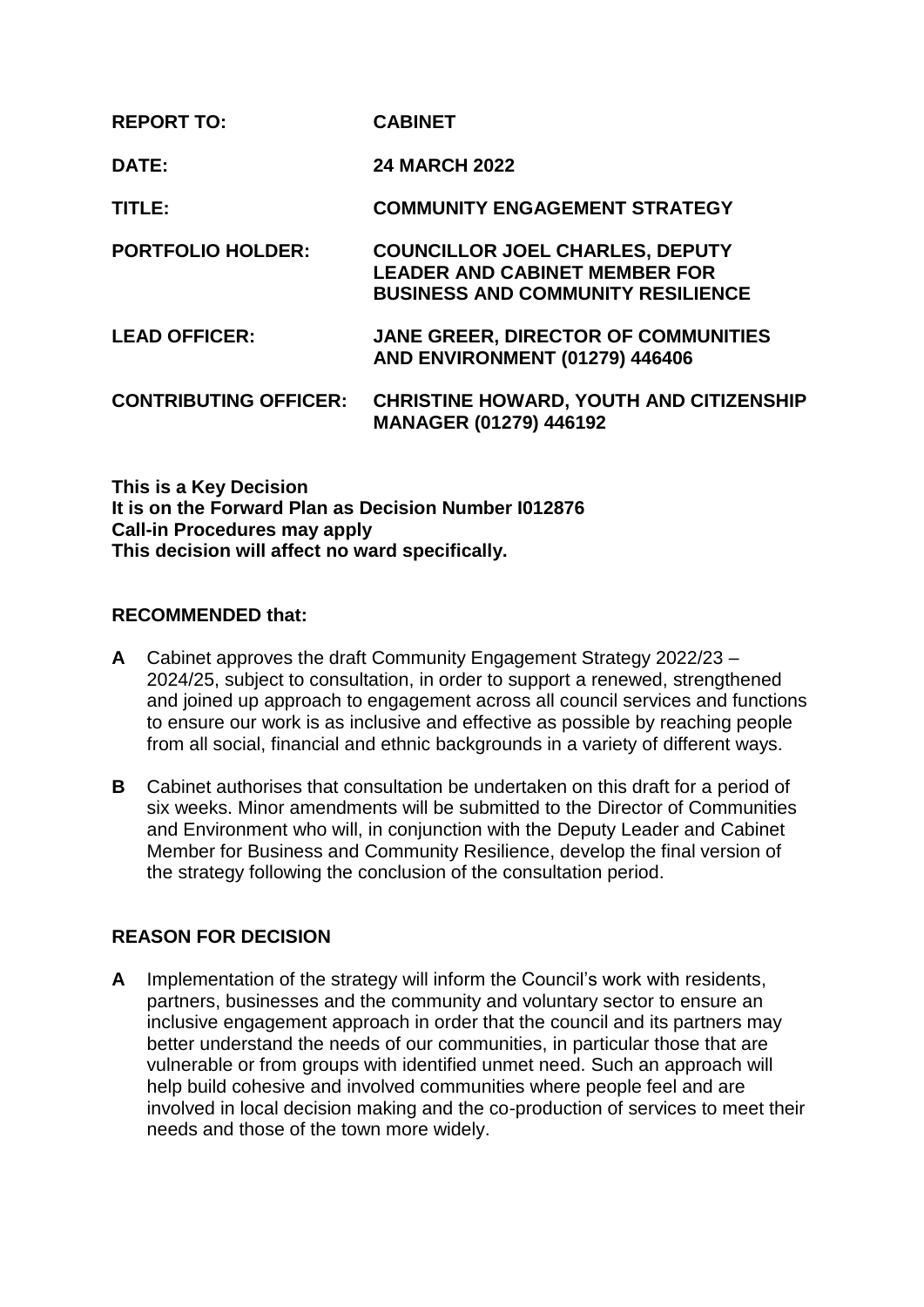## **BACKGROUND**

- 1. The council's previous Community Engagement Strategy expired in 2021. This new strategy sets out how the council will work proactively with residents and businesses to strengthen its approach to inclusive engagement across all of its services and functions.
- 2. This strategy, supported by a robust and fluid action plan, sets out the council's intentions for future engagement activity and will act as a framework for inclusive engagement to ensure everyone has the opportunity to feel and be involved, included and listened to.
- 3. An inclusive community engagement approach recognises that everyone has a role to play in public engagement. Our approach will provide all people from all backgrounds with opportunities to participate by reducing barriers, creating connections and engaging in meaningful and supportive ways.

## **ISSUES/PROPOSALS**

- 4. Especially after the arrival of the pandemic, it is clear that in its role as community leader the council needs to better understand the needs of the town's ever growing, rapidly changing and diverse community so that with our partners we can respond appropriately through delivery of the right services, at the right time and in the right place.
- 5. Through renewed and strengthened community engagement and honest two way conversations with residents and businesses we will be able to know and understand our communities better and work together to identify and tackle inequality and drive forward the council's commitment to social inclusion, community-led action and co-creation of services to meet local identified need.
- 6. Past community engagement activity has not been joined up effectively across all council services nor has it been embedded successfully in to everything that we do. This new strategy will drive culture change across the organisation to ensure that all services achieve increased levels of meaningful engagement and as a result can better understand the needs of our community.
- 7. A key element of this strategy will be to undertake a communications review to ensure that we are ready and equipped to engage with all people at all levels, especially those that are vulnerable or from minority groups, in a range of ways and through a variety of mediums to ensure that everyone has the opportunity to be involved, have their say and be listened to.
- 8. The Community Engagement Strategy should be viewed as a strategy that will support all elements of the town's post COVID-19 recovery and the council's onward journey to achieving good health and wellbeing, social and economic growth and prosperity and opportunities for all regardless of background. The strategy will be inextricably linked to other council strategies including Community Resilience, Community Safety, Health and Wellbeing and The Town Plan for example.